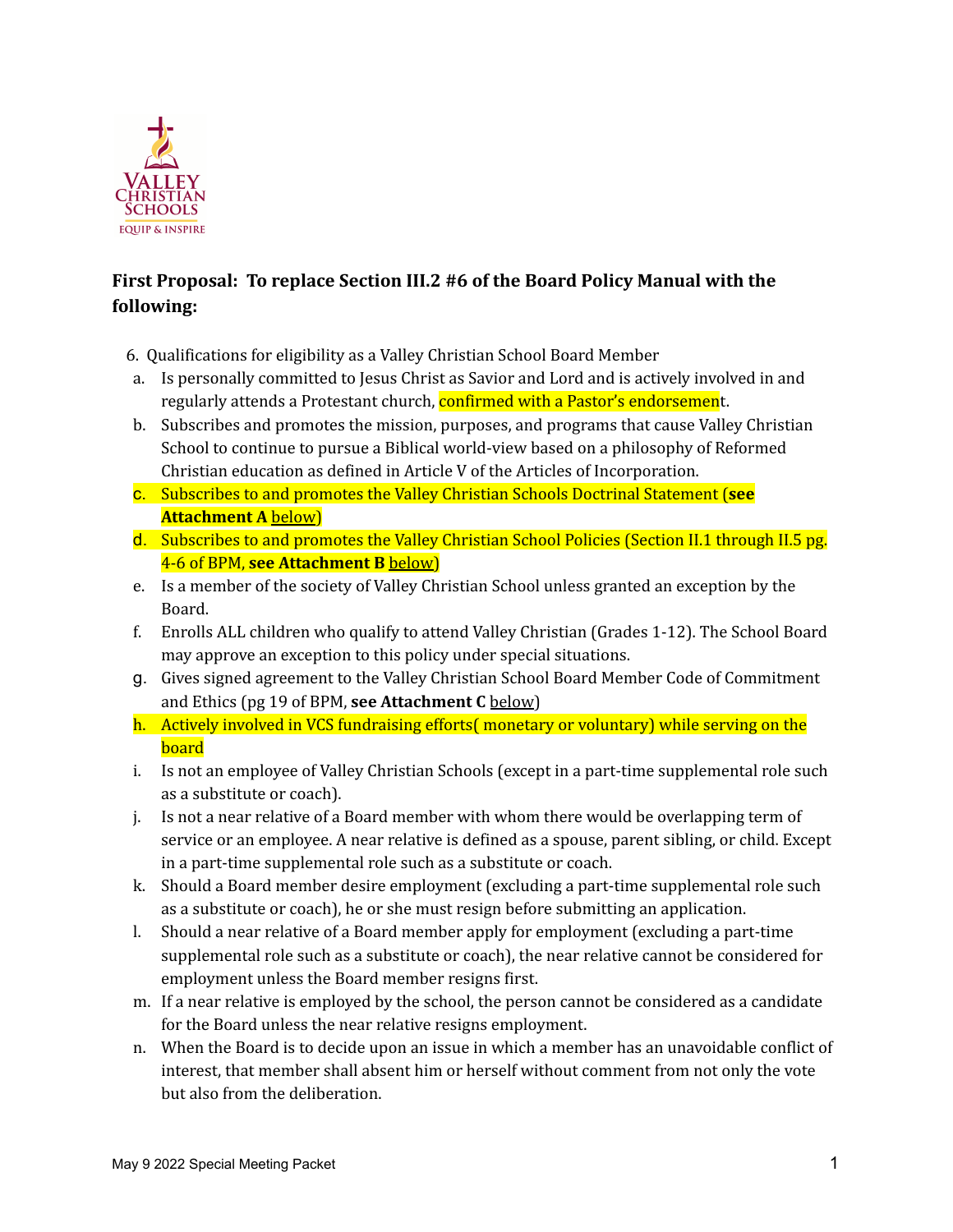#### **Note the highlights are what was added to this section**

#### **Deleted from this section was:**

- At least seven (7) Board members must be members in good standing of an anchor church as defined in section XIII 1.5. A maximum of two (2) board members at a time will be allowed to be members in good standing of a non-anchor Protestant church
- As part of their orientation all new school board members must attend a Reformed (Covenant) Theology workshop as deemed appropriate by the VCS Board of Directors

**=======================================================================**

## **Attachment A**

VALLEY CHRISTIAN SCHOOLS DOCTRINAL STATEMENT

The principle teachings of the Christian faith as set forth in these writings may be summarized as follows:

Essentials Of The Christian Faith

THE HOLY SCRIPTURES - The Bible is the inspired word of God and hence is man's infallible guide in all matters of which it treats. It consists of sixty-six books and was given to man through human authors who were so influenced by God and the Holy Spirit that what they wrote is the Word of God. Our ultimate authority is the Bible.

GOD - There is only one eternal, all-powerful, and all-knowing, triune God. This means that the one God is, at one and the same time, the Father, the Son, and the Holy Spirit. Each Person in the Godhead is fully God with all the infinite qualities, yet each Person is also completely distinct. This is the mystery of the Trinity. Although the three Persons are active in all the works of God, there are distinctions in function. Creation and providence are particularly ascribed to the Father. The Son is the Mediator who became flesh that He might be the Savior of sinners. The Holy Spirit is the Sanctifier of the Church.

MAN - Man and his environment have come into existence by the creative act of God. Unlike other creatures on the earth, man was created in the likeness of God. As God's image-bearer, man was created in a state of righteousness to be the servant and friend to God. The original pair, Adam and Eve, yielded to the temptation of Satan and violated the express command of God. They thus abandoned their righteous condition and fell into sin. As representatives of the race that was to spring from them, they involved all of humanity in sin. As a result all are born in a sinful condition and cannot find acceptance with God, unless they are redeemed by Christ.

SALVATION - Salvation is freely given by God, merely of grace, only for the sake of Christ's merits. The Lord, Jesus Christ, the Second Person of the Trinity, became flesh, lived a sinless life, and died a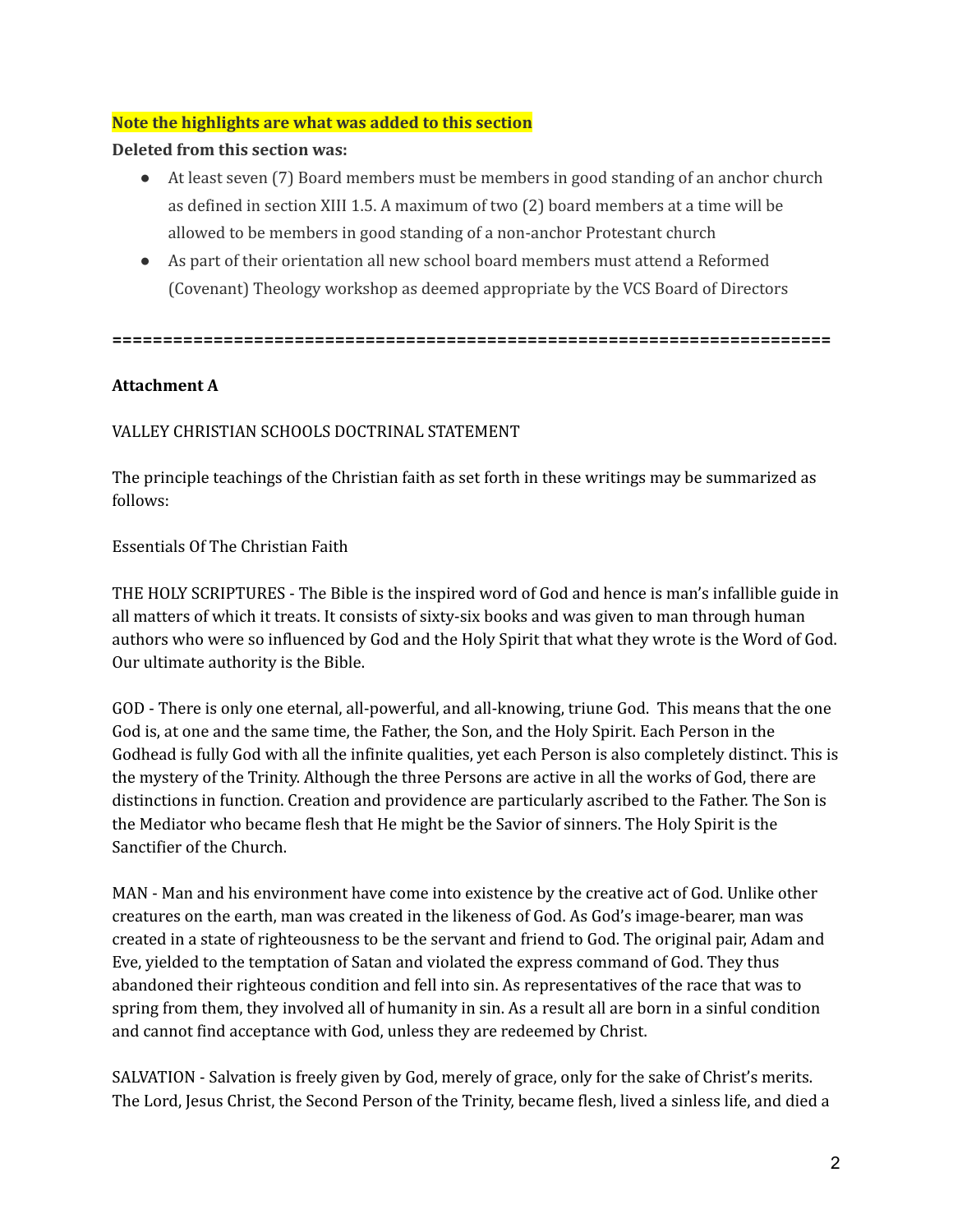substitutionary death and arose from the grave to redeem God's elect. God grants and credits such sinners the perfect satisfaction, righteousness, and holiness of Christ, as if they had never sinned nor been a sinner. Only this can make one right with God. This righteousness can be received in no other way than by faith alone. In this way they are justified before God's judgment, adopted into the family of God, and made ready for heaven.

THE COVENANT OF GRACE AND CHRISTIAN WORLDVIEW - God enters into a covenant with those whom He is saving. As God revealed to Abraham, this covenant includes the children of believers. These covenant children bear a special relationship to God and have a special responsibility. Thus God's people, the Church, are regarded as being made up of believers and their children. The children should be equipped with knowledge to bring peace and transformation into our fallen world. Thus, we teach children how to live in the world as opposed to sheltering them from the fallen world.

SANCTIFICATION - Those sinners who have been brought into God's Covenant of Grace are indwelt by God, the Holy Spirit from the moment of their regeneration so that they are now able to glorify God through righteous and holy living. The guide for this holy living is found in the Moral Law of God as set forth in the Ten Commandments and as summarized by Christ in Matthew 22:37-39: "Jesus said unto them, Thou shalt love the Lord thy God with all thy heart, and with all thy soul, and with all thy mind. This is the first and great commandment. And the second is like unto it, thou shalt love thy neighbor as thyself."

We affirm this call to holiness in all aspects of our lives (1 Pet 1:14-16, Rom 1:7, 1 Cor 1:2, Eph 1:4, 1 Thess 4:7, Rom 1:29-32, 2 Tim 3:2-4, 1 Cor 6:9-11, Gal 5:22-23). Regarding human sexuality, our position is the following:

1. We believe that heterosexual practice outside the covenant of marriage and all homosexual practice is incompatible with the will of God as revealed in Scripture. 2. We believe that transgender practice is incompatible with the will of God as revealed in Scripture.

Although the believer must struggle against his sinful nature throughout this life, the indwelling Holy Spirit will increasingly bring forth in this life the fruits of sanctification.

FINAL THINGS - When history has run the course laid out for it in God's plan, the Lord, Jesus Christ will return in power and glory to judge impenitent sinners and to take His redeemed people to live with Him for eternity. Until that time it is the duty of God's people to glorify the name of their Covenant God by living righteously and prayerfully, by witnessing concerning His grace to all people, and by bringing all things into subjection to the Lordship of Christ.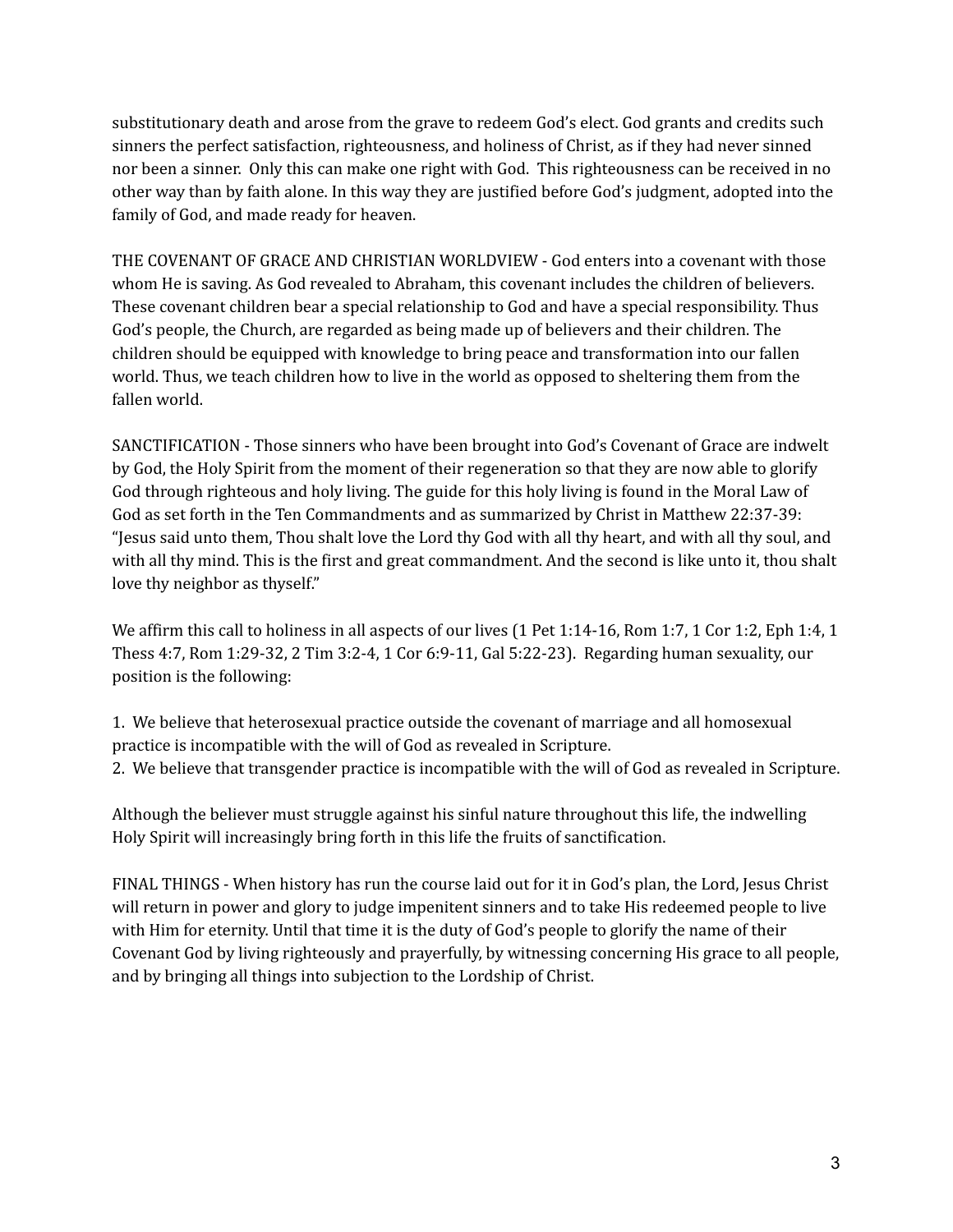Reformed Distinctives

1. All areas of life are created by God and need to be transformed, enjoyed, and worked by His people.. All things were created good and became corrupted with sin. We are called upon to bring restoration to this fallen world with the help of God, to understand it and be a light in it.

2. God's plan of salvation has not changed throughout history. A single plan of God's love has been unfolding since creation.

3. Infants are baptized to indicate they are part of his covenant of grace. As they mature, they publicly express their desire to commit their life fully to God.

4. The understanding of the depth of our sinfulness and our inability to achieve salvation outside of the grace of God is specified in the Canons of Dort. Specifically, there are five points that are helpful in distinguishing reformed beliefs regarding salvation:

a. Radical Corruption. We believe sin has corrupted every aspect of our being. People are unable to choose God without first being regenerated (reborn) by the power of the Holy Spirit.

b. Unconditional Election. God chooses to save people from sin's penalties based on his sovereign plan.

c. Intentional Atonement. The extent of Christ's sacrifice is focused on the elect. This means that his atonement was completely effective in bringing about salvation for everyone in God's salvation plan.

d. Effectual Calling. God's regenerative call is completely effective and cannot be rejected. Once someone is born again, they will follow God's call.

e. Preservation of Believers. God's elect cannot lose their salvation.

## Theological Differences

- 1. We do not believe in the infallibility of any church pontiff, cardinal, or patriarch.
- 2. We do not believe in purgatory.
- 3. We do not believe in devotion to Mary or "The Saints," nor are they intermediaries between us and God.
- 4. We do not believe a human priest can mediate between Christians and God.
- 5. We do not believe in mortal and venial sins because all sin renders us guilty before God.
- 6. We do not believe that people can contribute towards their salvation or can earn salvation through their good deeds and actions.
- 7. We do not believe that Christ had only a divine nature while on earth.

=========================================================================

## **Attachment B**

VALLEY CHRISTIAN SCHOOLS POLICIES

II.1 MOTTO

The motto of Valley Christian Schools is to Equip & Inspire our students to serve the Lord Jesus Christ.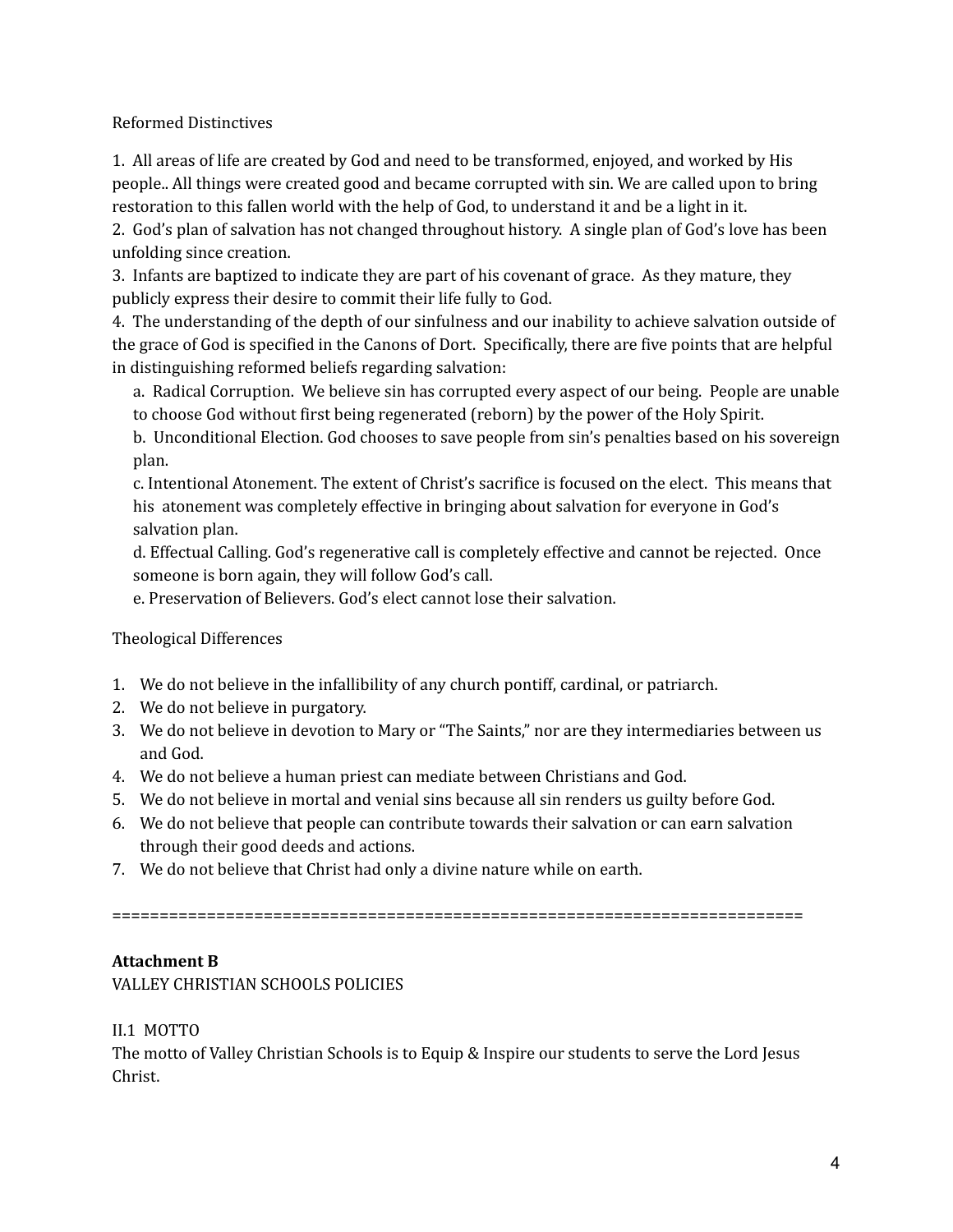#### II.2 MISSION

In the light of the Lordship of Jesus Christ and the authority of God's word, we will educate each unique student in cooperation with the Christian community so that he or she is equipped and inspired to make a difference for Jesus Christ in the world.

#### II.3 PHILOSOPHY

Valley Christian Schools is a necessary and joyful means to bring glory and honor to God in response to His mercy to His people. The school is necessary because education is essential for effective obedience to God's will; it is joyful because as God's children we individually and communally serve, explore, participate, and delight in His creation.

Every human has a perspective or worldview that directs and empowers the way he thinks, speaks, acts, and lives. The educational perspective of Valley Christian Schools is based on the authority of the Bible as the written Word of God. In our understanding of the Bible, we find help and direction in the Reformed heritage and confessional standards. Valley Christian recognizes that Christians adhere to a variety of confessional standards and it actively supports an interdenominational ministry by helping participating Christian parents in their efforts to lead their children in the nurture and admonition of the Lord.

One way to summarize the philosophy of Valley Christian is to understand the relationships between the individual and God, the individual and self, the individual and other human beings, and the individual and all other aspects of God's creation, order, and history. The purpose of Valley Christian Schools is to train the students to live in and respond to these relationships commanded in God's Word.

In creation, these relationships were established to bring honor and glory to God. People, created in the image of God, are given a special responsibility to be God's representatives to ensure that his life and all of his relationship are consistent with the order God has established. Men and women have specific roles as stewards in subduing, controlling, and preserving the earth.

All of the ordained relationships, however, were distorted when humanity willfully rejected his and her assigned places and attempted to build their own kingdoms. Despite humanity's response, God provided through the atonement of Jesus Christ the means of restoring the relationships. As God restores His relationship with mankind, this permits the restoration of each of the other relationships. Men and women are free in thankful response to serve God as sovereign Lord, to love and respect themselves as God's image-bearers, to love their neighbors, and to subdue, control, and preserve the earth as God's stewards.

We are called as Christians to grow in maturity in Jesus Christ, to be knowledgeable about our faith, to stand firm in our convictions, to live as servants within community, and work toward reconciling all things and relationships to Jesus Christ. The Christian home has the primary responsibility for the children and is the children's primary source of nurture and guidance as parents disciple their children. The school serves as an extension of the Christian home. The Christian parent, as a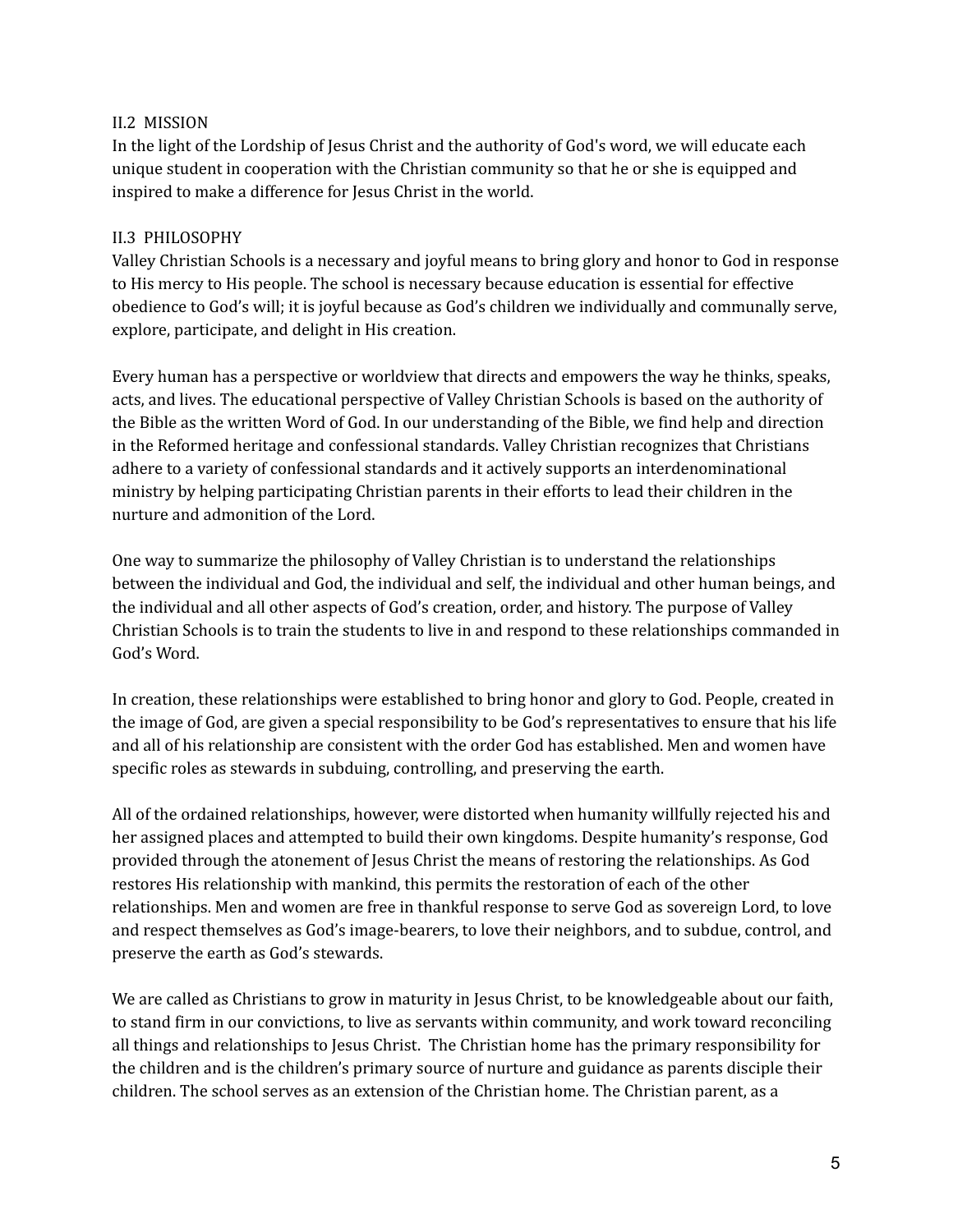member of the body of Christ, seeks for the family growth in faith and practice with regular and active involvement in a local Christian church.

## II.4 SCHOOL GOALS

VISION: Valley Christian Schools seeks to honor and glorify God by being a loving, compassionate, and spirit-filled community, affirming His call to holiness, ensuring academic success, stewarding our resources, and embracing the diversity of the body of Christ while emphasizing our Reformed accent.

The school is to partner with Christian parents to train each unique child to be mature and unique within the family of God and to accept deliberately and joyfully his or her special responsibilities. The school is to be an effective instrument of God on behalf of Christian parents to train their children to become mature Christians, desirous and capable of developing the relationships established by God.

The school must help the student, as an image-bearer of God and member of a community, to discover and develop his individual worth, talents, gifts, and responsibilities. The training of students must ensure every aspect of learning, including understanding, decision-making, and serving, is an extension of a Christian commitment and Biblical worldview.

UNDERSTANDING: The student must know God, self, others, and creation. He or she must learn what the proper relationships were created to be, what they became through sin, and what they can become through restoration in Jesus Christ. There must be growth in knowledge, in a clear understanding of what things are like, and in identifying observations, concepts, and generalizations. There must be growth in abilities to analyze, synthesize, apply, create, and interpret.

DECISION-MAKING: The school must train and admonish the student to respond appropriately and to apply the knowledge in forming the relationships as directed in the Bible. There must be growth in right choosing, discernment, appreciation, right attitudes, and the making of appropriate judgments and commitments.

SERVING: The school must train the student how to act, respond, and apply biblical principles in establishing God-glorifying relationships. In order to promote a positive impact in the world, there must be growth in applying and implementing these biblical principles.

# II.5 CORE CURRICULAR PRINCIPLES

- 1. The Core Curricular Principles of Valley Christian Schools are distinctive from non-Christian religions and philosophies, from views that determine truth only by currently accepted scientific reason, and from views that assume truth is relative to the individual.
- 2. Valley Christian Schools teaches a Reformed world and life view. The following Core Curricular Principles distinguish the position of Valley Christian Schools from other views held by Christians: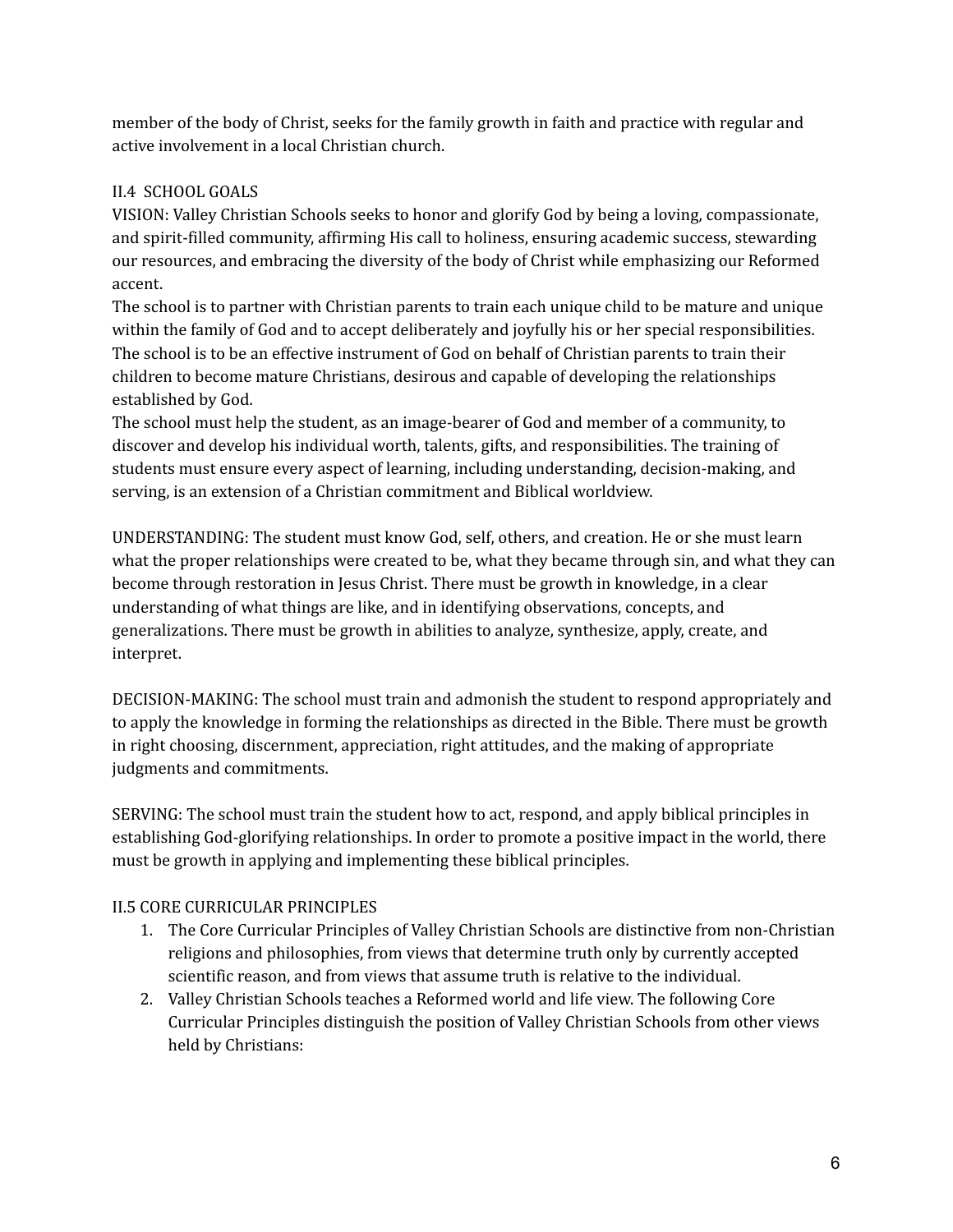#### a. THE LORDSHIP OF JESUS CHRIST

i. God is sovereign and Jesus Christ is Lord over all aspects of life (This is distinctive from a dualistic, sacred-secular position).

ii. All of creation exists for the purpose of bringing glory and honor to God. We seek our place of service within His will and plan. (This is distinctive from a view in which God assists us to accomplish our own plans, happiness, or fulfillment).

#### b. THE AUTHORITY OF GOD'S WORD

i. Jesus Christ is the Word incarnate. He is Creator, King, Provider, Redeemer, and in Him all things hold together. (This is distinctive from a view in which the role of Jesus is limited to being Savior of the souls of mankind).

ii. The Bible is God's inspired, infallible, and inerrant Word by which we understand God, His created reality, the fall, salvation, and God's will for our lives. The Bible is to be interpreted as a unified whole. (This is distinctive from views that interpret the Bible that sharply divides the Old from the New Testaments, or that interprets the Bible simply as a set of propositions, as a textbook, or one of several important religious writings).

iii. God also reveals Himself through His creation. All of God's revelations are true and are in ultimate harmony. (This is distinctive from a view that allows any of the revelations of God to be considered irrelevant or in disharmony).

## c. EDUCATION IN COOPERATION WITH THE CHRISTIAN COMMUNITY

1) Because God has given parents responsibility for the nurture and training of their children, we will help them fulfill this calling in partnership with the church. (This is distinctive from a view that it is the state's responsibility to educate our children).

2) The purpose of the Christian school is to assist in equipping students with the vision and skills for bringing positive change to culture and all relationships for the advancement of the kingdom of God. (This is distinctive from a view in which our only responsibility is to seek the salvation of souls).

## d. MAKING A DIFFERENCE FOR CHRIST IN THE WORLD

## 1) CREATION

a) Creation is good and belongs to God. (This is distinctive from a dualistic view in which the physical world is evil and the soul is good).

b) Mankind is created in the image of God and is responsible for bringing all relationships under authority of God, including society and culture. (This is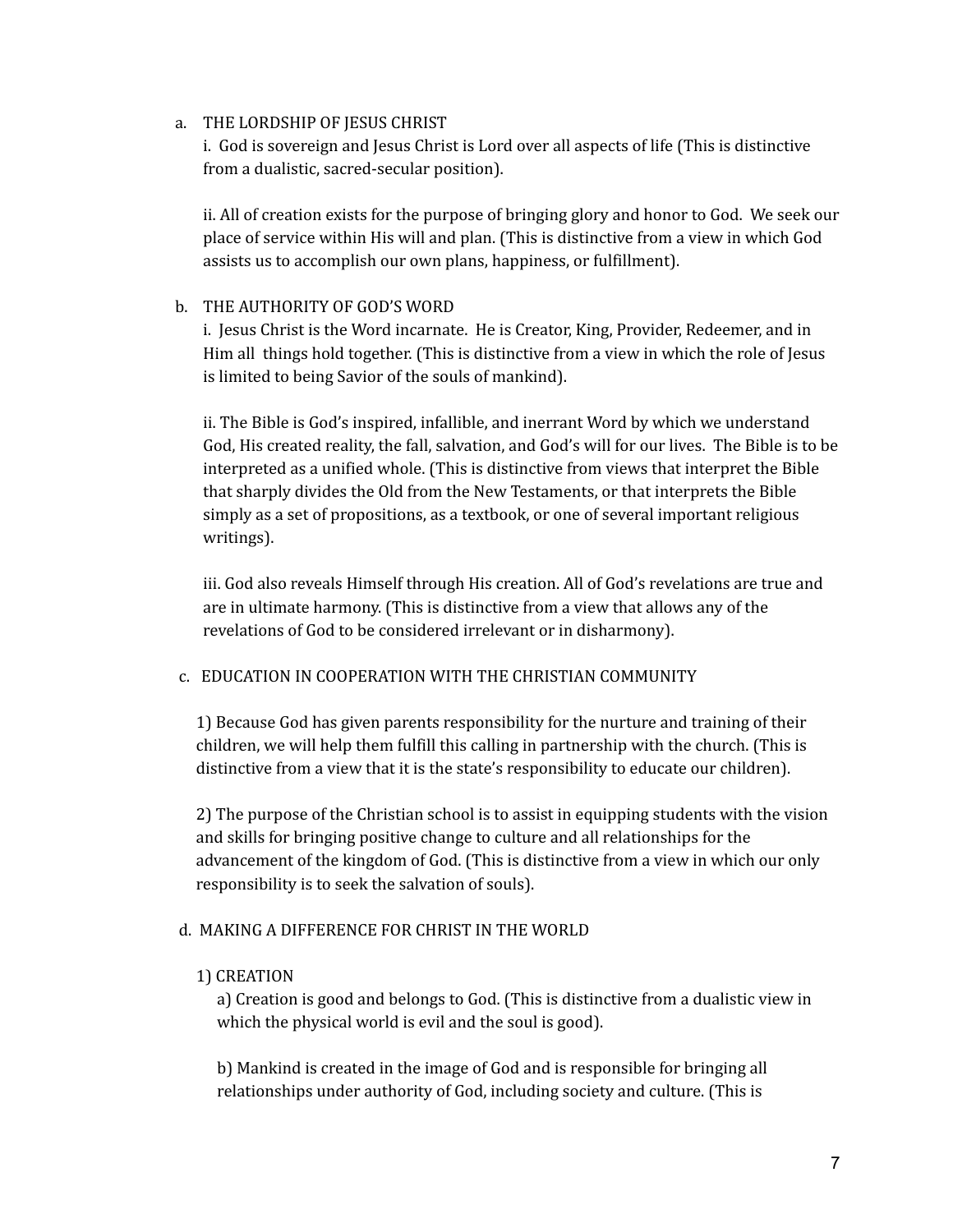distinctive from a view that suggests that we have a responsibility with regard only to our soul or spirit).

#### 2) FALL

a) Sin is a condition that affects every relationship. (This is distinctive from a view in which sin affects only personal salvation).

b) The struggle between right and wrong affects all relationships and calls for both personal and corporate discernment and decision-making that includes the call for justice and righteousness. (This is distinctive from a view that suggests sin does not affect our thinking, will, decisions, emotions and relationships, but leaves people basically and morally good, needing only assistance from God in personal salvation.).

#### 3) REDEMPTION

a) By God's grace, the death and resurrection of Jesus Christ on the cross, paid for the sins of those who believe in Christ, and the Holy Spirit empowers the believer to live a life of service in gratitude. (This is distinctive from a view that grace is not sufficient for the forgiveness of sins).

b) Each person is to give thanks to God by loving God above all and one's neighbor as oneself.

c) Through God's providence, He continues to love and care for all of creation. (This is distinctive from a dualistic view in which the physical world is evil and the soul is good).

d) The redemption of Christ affects all relationships including creation. (This is distinctive from a view in which the effects of redemption are only personal).

e) Each Christian is part of the body of Christ, the church, and is called to faithfully grow in Christian maturity by actively attending and participating in a local Christian church community. (This is in contrast to those who consider one's relationship with Christ to be individualistic, rather than communal).

f) Christian parents are accountable to God to raise their children to accept Jesus Christ and Savior and Lord and to pursue the available resources to ensure their children become mature Christians and are prepared for works of service for God. (This is distinctive from a view that it is the state's responsibility to educate our children).

g) The Christian school calls students, by the power of the Holy Spirit, to be agents of change and renewal for Jesus Christ in contemporary society. (This is distinctive from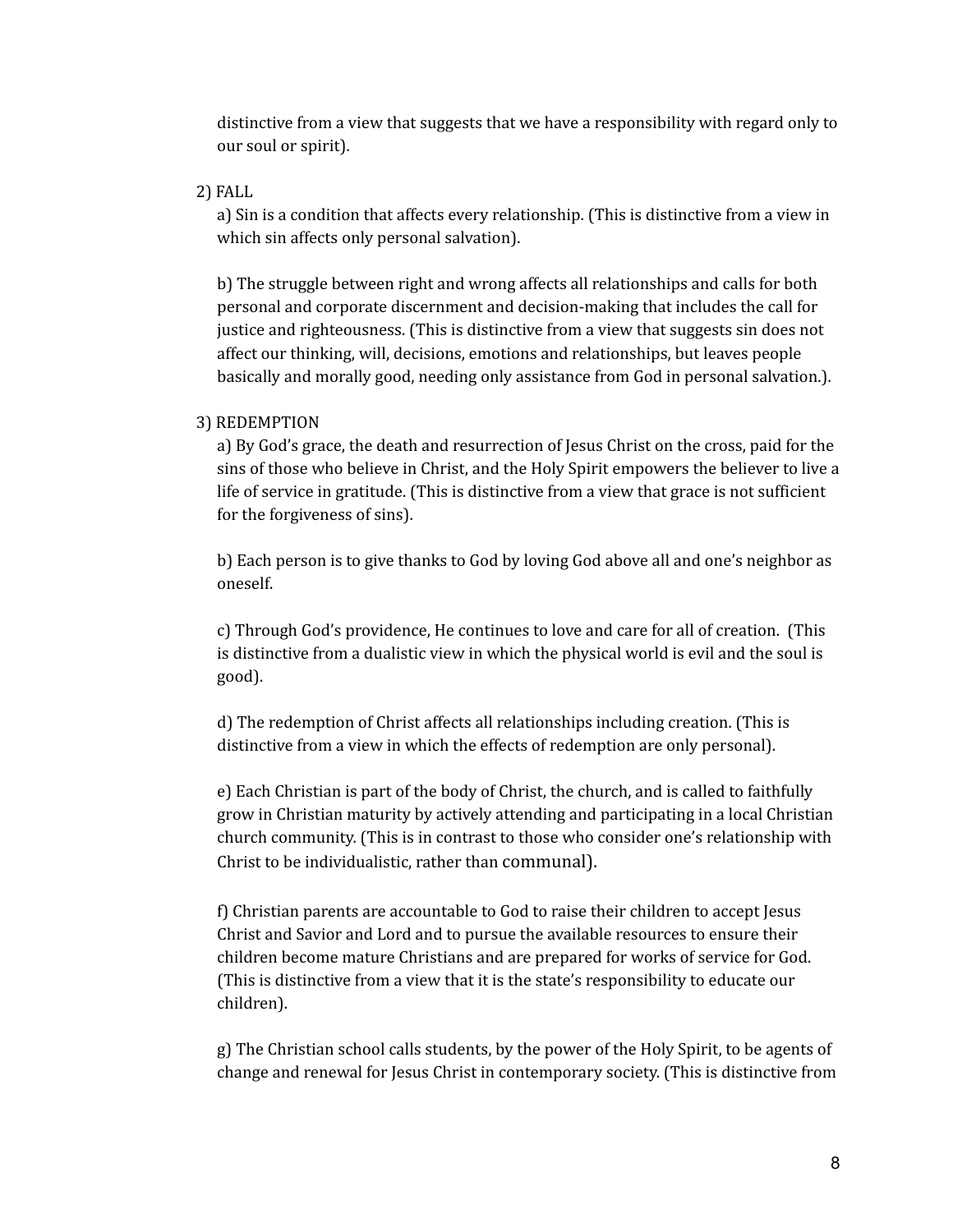a view that suggests that we have a responsibility with regard only to our soul or spirit).

=========================================================================

#### **Attachment C**

VCS Board Code of Commitment and Ethics

At the beginning of each school year each Board member will read, sign, and give acceptance to the Code of Commitment and Ethics before given the authority and privileges of Board membership.

## a. **As a member of the Board of Directors of Valley Christian Schools, I will**:

1) Practice an ongoing personal commitment to Christ that will be easily observed through regular church attendance and involvement, and a lifestyle that is consistent with the highest standards of Christian morality. (See also Appendix C).

2) Pray regularly for the school, leadership, faculty, students, Board members, and others associated with the school family.

3) Send all of my children who qualify to Valley Christian School (Grades 1-12) unless the Board grants an exception.

4) Subscribe and promote the mission, purposes, and programs that cause Valley Christian School to continue to pursue a biblical world-view based on a philosophy of Reformed Christian education as defined in Article V of the Articles of Incorporation.

5) Support the implementation of the doctrinal and philosophical positions consistent with the Reformed heritage in school policies and to be taught in curriculum.

6) Support Valley Christian as maintaining a Covenantal admissions policy.

7) Support Valley Christian as an independent organization owned and accountable to the Society.

8) Recognize that all authority is vested in the full Board, only when it meets in legal session.

9) Consider myself a "trustee" of the whole organization and I will do my best to ensure that it is well managed, financially secure and always operating in the best interests of the people it serves, now and in the future.

10) Regularly attend board meetings, committee meetings, and Valley Christian School Society meetings.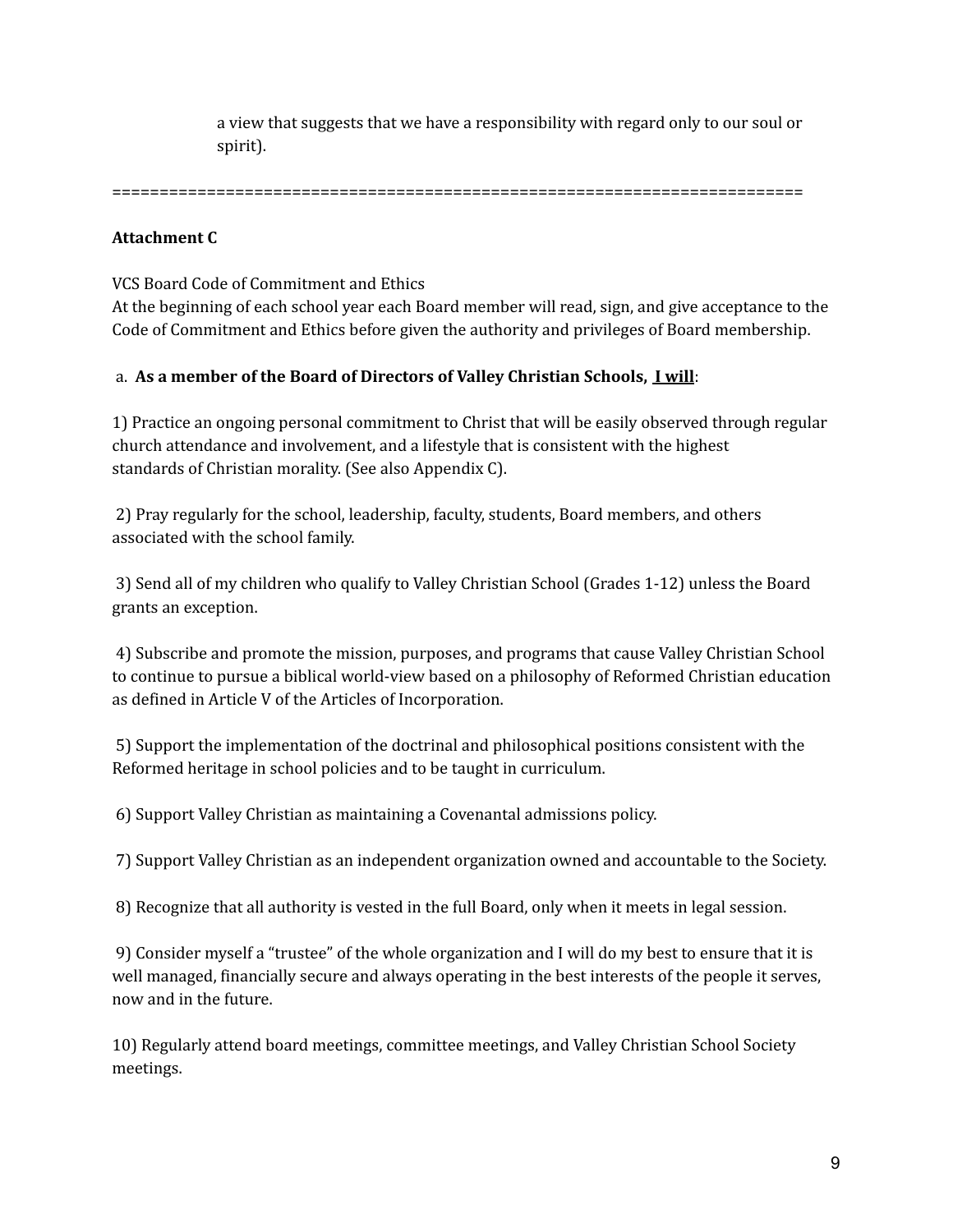11) Participate in board assignments such as serving as a Board officer, serving on committees, attending special meetings, and interviewing prospective applicants of Board, or administrator.

12) Respect the roles and limits of Board and administration recognizing that the Board's job is to ensure that the organization is well managed.

13) Support the organization internally, externally, with time, expertise, and finances as able, defending its staff and mission as appropriate; serves as a goodwill ambassador.

14) Keep well informed of developments relevant to issues that may come before the Board and come prepared for meetings having read the reports and completed any assignments that may be required.

15) Support all board-approved policies and programs even if against them in discussion. I will maintain confidentiality of discussion and individual expressions of those attending board and committee meetings.

16) Follow board policies and procedures and refer complaints to the proper level on the chain of command.

17) Declare conflicts of interest between my personal and professional life and my position on the Board and abstain from voting or resign when appropriate. When the Board is to decide upon an issue in which a member has an unavoidable conflict of interest, that member shall absent him or herself without comment from not only the vote but also from the deliberation.

18) Respect the opinion of my fellow Board members and treat each member with respect and dignity.

19) Participate in all board orientation and training sessions and work to learn how to do the Board member's job better.

20) Participate in fundraising.

21) Abide by the rules of honesty and fair play in all matters related to my position as a Board member.

## b. **As a Board member of Valley Christian Schools, I will not**:

1) Seek to change the mission, purposes, and programs that cause Valley Christian Schools to continue to pursue a biblical world-view based on a philosophy of Reformed Christian education as defined in Article V of the Articles of Incorporation.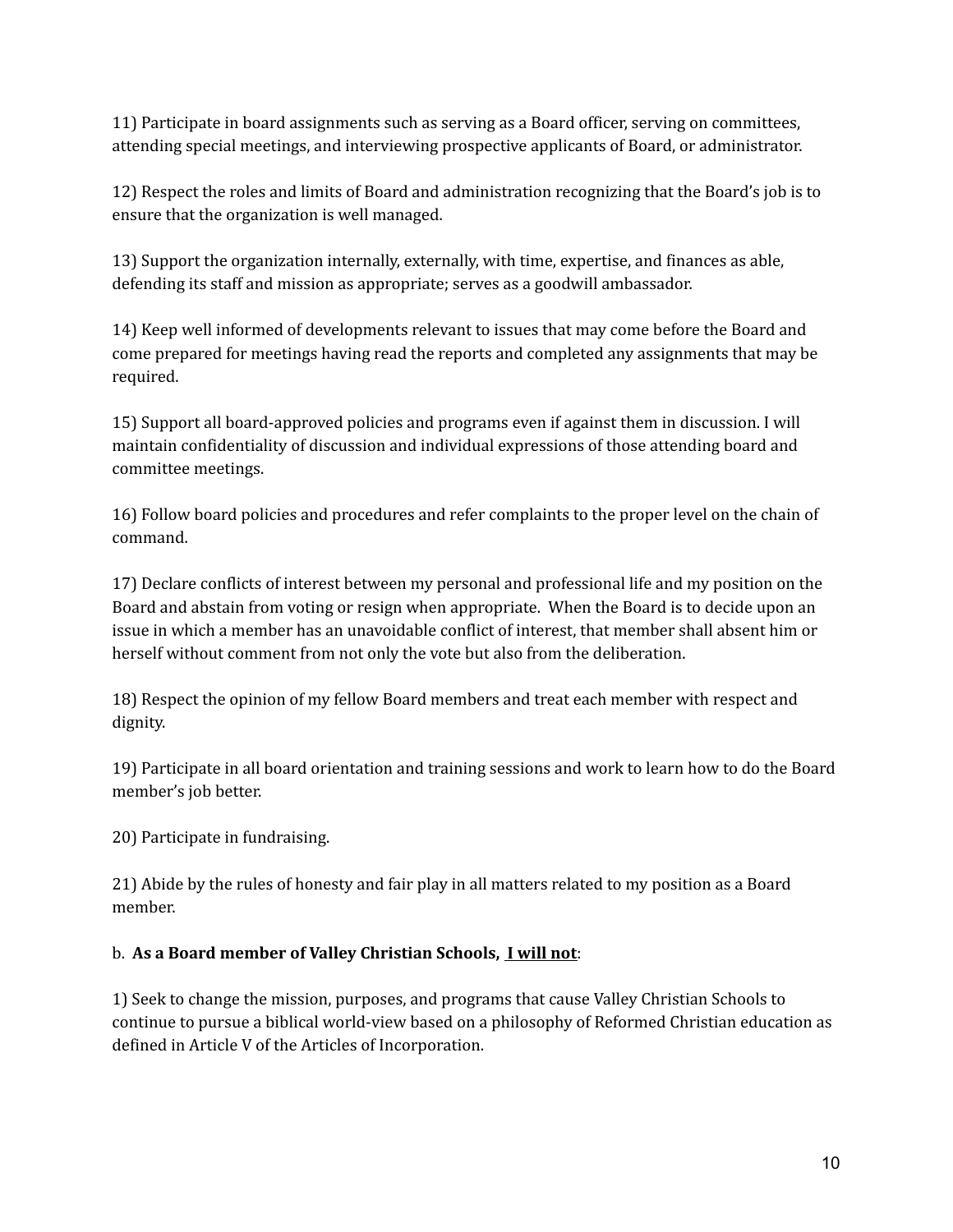a) Seek to change the implementation of the doctrinal and philosophical positions consistent with the Reformed heritage in school policies and to be taught in curriculum.

b) Seek to change Valley Christian from maintaining a Covenantal admissions policy.

c) Seek to change Valley Christian from continuing to be an independent organization owned and accountable to the Society.

2) Belittle my fellow members or their opinions, in or out of the boardroom.

3) Use my position for my personal advantage or that of my friends or relatives.

4) Discuss the confidential proceedings of the Board outside the boardroom.

5) Promise how I will vote on any issue before a meeting.

6) Interfere with the duties of the administrator or undermine his or her authority with staff members, Board members, or others.

7) Make any judgment of the performance of the administrator, teacher, or school employee except as allowed with explicit board policies.

8) Represent the cause of any group with special interests.

# c. **I will resign if unable or unwilling to maintain the spirit or letter of this Code of Commitment and Ethics.**

===========================================================================

# **Second Proposal: To amend the VCS By-Laws Article IV Section 3 Qualifications to read as follows**:

All Board Directors must be bonafide members in good standing of the Valley Christian School Society. All nine (9) board members must be in good standing of a Protestant church

## **Note the highlighted section was added**

## **Deleted from this section was:**

● At least seven board members must be members in good standing of an anchor church. A maximum of two board members at a time will be allowed to be members in good standing of a non-anchor Protestant church

============================================================================